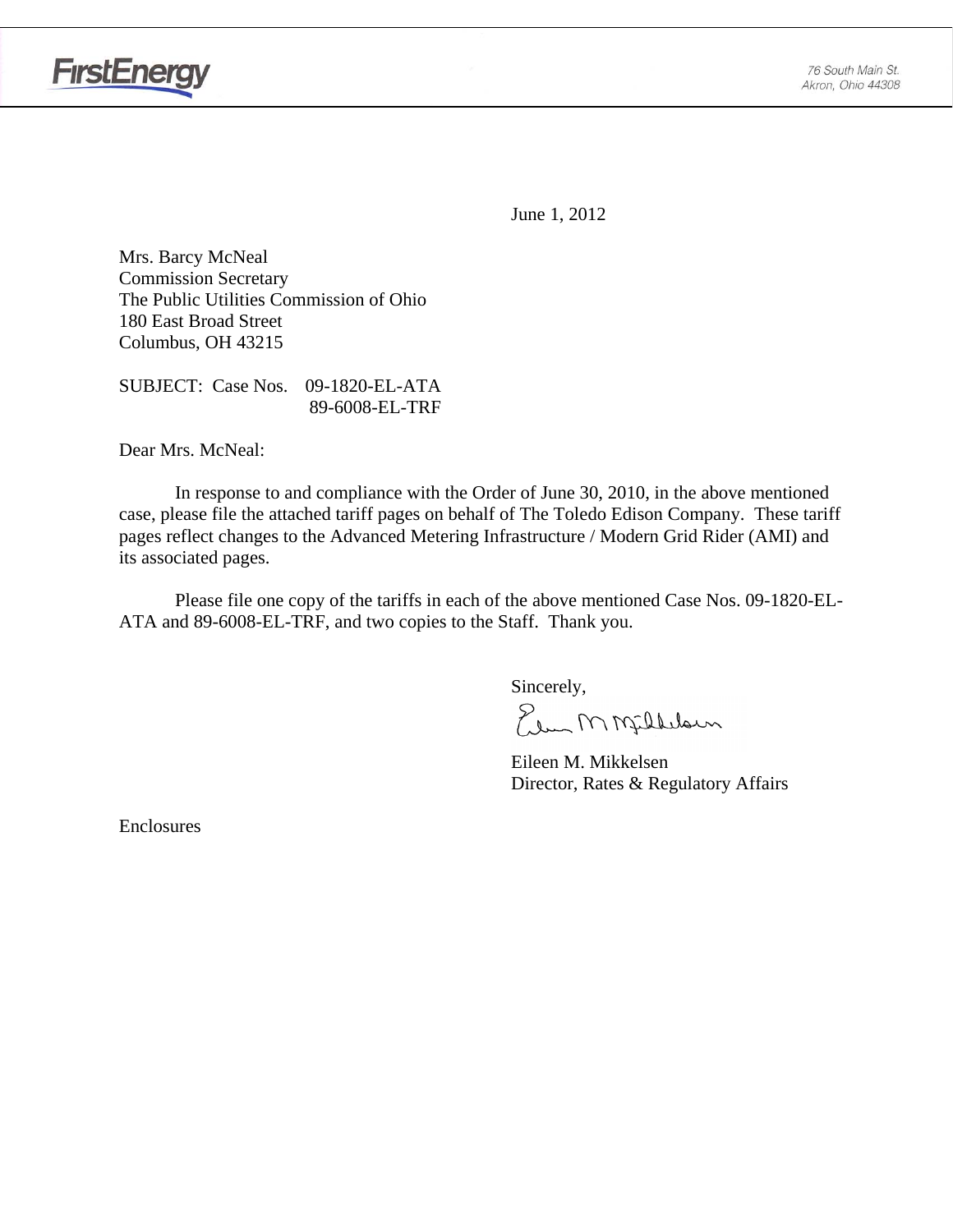### **TABLE OF CONTENTS**

The following rates, rules and regulations for electric service are applicable throughout the Company's service territory except as noted.

|                                                      | <b>Sheet</b>   | <b>Effective</b><br><b>Date</b> |
|------------------------------------------------------|----------------|---------------------------------|
| <b>TABLE OF CONTENTS</b>                             | 1              | $07 - 01 - 12$                  |
| <b>DEFINITION OF TERRITORY</b>                       | 3              | 01-23-09                        |
| <b>ELECTRIC SERVICE REGULATIONS</b>                  | $\overline{4}$ | $12 - 04 - 09$                  |
| <b>ELECTRIC SERVICE SCHEDULES</b>                    |                |                                 |
| Residential Service (Rate "RS")                      | 10             | 01-23-09                        |
| General Service - Secondary (Rate "GS")              | 20             | 01-23-09                        |
| General Service - Primary (Rate "GP")                | 21             | 01-23-09                        |
| General Service - Subtransmission (Rate "GSU")       | 22             | 01-23-09                        |
| General Service - Transmission (Rate "GT")           | 23             | 01-23-09                        |
| <b>Street Lighting Provisions</b>                    | 30             | 01-23-09                        |
| Street Lighting (Rate "STL")                         | 31             | 06-01-09                        |
| Traffic Lighting (Rate "TRF")                        | 32             | 01-23-09                        |
| Private Outdoor Lighting (Rate "POL")                | 33             | 06-01-09                        |
| <b>MISCELLANEOUS CHARGES</b>                         | 75             | 01-23-09                        |
| <b>OTHER SERVICE</b>                                 |                |                                 |
| <b>Partial Service</b>                               | 52             | $01 - 01 - 06$                  |
| Residential Renewable Energy Credit Purchase Program | 60             | 10-01-09                        |
| <b>Cogeneration and Small Power Producer</b>         | 70             | $01 - 01 - 03$                  |
| <b>Interconnection Tariff</b>                        | 76             | $01 - 01 - 09$                  |
| <b>PIPP Customer Discount</b>                        | 80             | 06-01-11                        |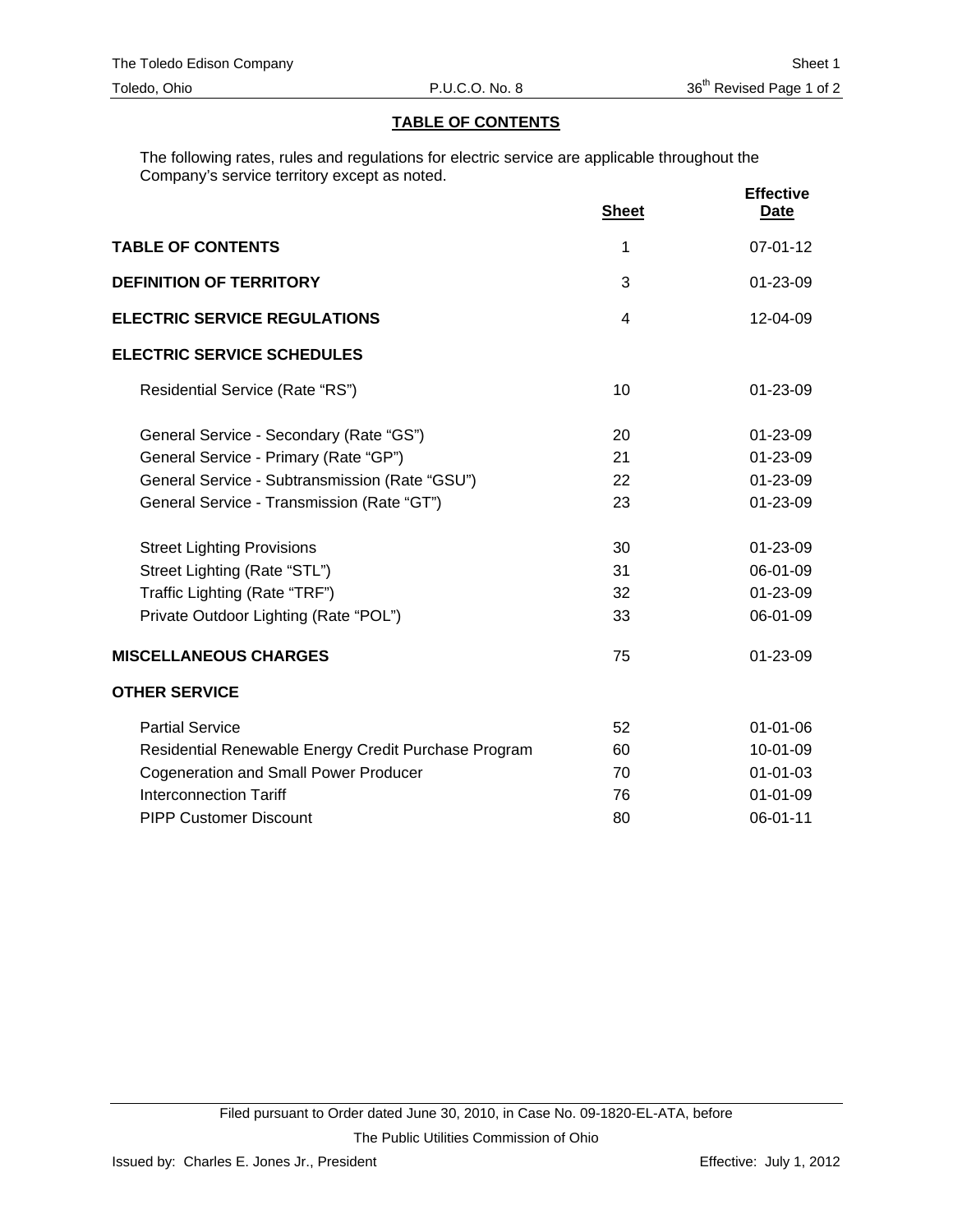## **TABLE OF CONTENTS**

| <b>RIDERS</b>                                          | <b>Sheet</b> | <b>Effective</b><br>Date |
|--------------------------------------------------------|--------------|--------------------------|
| Summary                                                | 80           | 09-01-11                 |
| <b>Residential Distribution Credit</b>                 | 81           | $05 - 21 - 10$           |
| <b>Transmission and Ancillary Services</b>             | 83           | 09-10-10                 |
| <b>Alternative Energy Resource</b>                     | 84           | 04-01-12                 |
| <b>School Distribution Credit</b>                      | 85           | 06-01-09                 |
| <b>Business Distribution Credit</b>                    | 86           | 01-23-09                 |
| <b>Hospital Net Energy Metering</b>                    | 87           | 10-27-09                 |
| Economic Development (4a)                              | 88           | 01-23-09                 |
| <b>Universal Service</b>                               | 90           | 12-20-11                 |
| State kWh Tax                                          | 92           | 01-23-09                 |
| <b>Net Energy Metering</b>                             | 93           | 10-27-09                 |
| Delta Revenue Recovery                                 | 96           | 04-01-12                 |
| Demand Side Management                                 | 97           | $01 - 01 - 12$           |
| Reasonable Arrangement                                 | 98           | 06-01-09                 |
| <b>Distribution Uncollectible</b>                      | 99           | 04-01-12                 |
| Economic Load Response Program                         | 101          | 06-01-11                 |
| Optional Load Response Program                         | 102          | 06-01-11                 |
| <b>Generation Cost Reconciliation</b>                  | 103          | 04-01-12                 |
| Fuel                                                   | 105          | 12-14-09                 |
| Advanced Metering Infrastructure / Modern Grid         | 106          | 07-01-12                 |
| Line Extension Cost Recovery                           | 107          | 04-01-12                 |
| <b>Delivery Service Improvement</b>                    | 108          | $01 - 01 - 12$           |
| <b>PIPP Uncollectible</b>                              | 109          | 04-01-12                 |
| Non-Distribution Uncollectible                         | 110          | 04-01-12                 |
| <b>Experimental Real Time Pricing</b>                  | 111          | 06-01-12                 |
| <b>Experimental Critical Peak Pricing</b>              | 113          | 06-01-12                 |
| <b>Generation Service</b>                              | 114          | 06-01-12                 |
| Demand Side Management and Energy Efficiency           | 115          | $01 - 01 - 12$           |
| <b>Economic Development</b>                            | 116          | 04-01-12                 |
| <b>Deferred Generation Cost Recovery</b>               | 117          | 06-01-09                 |
| Deferred Fuel Cost Recovery                            | 118          | $01 - 01 - 11$           |
| Non-Market-Based Services                              | 119          | 06-01-12                 |
| <b>Residential Deferred Distribution Cost Recovery</b> | 120          | $01 - 01 - 12$           |
| Non-Residential Deferred Distribution Cost Recovery    | 121          | $01 - 01 - 12$           |
| <b>Residential Electric Heating Recovery</b>           | 122          | $01 - 01 - 12$           |
| <b>Residential Generation Credit</b>                   | 123          | 09-01-11                 |
| <b>Delivery Capital Recovery</b>                       | 124          | 04-01-12                 |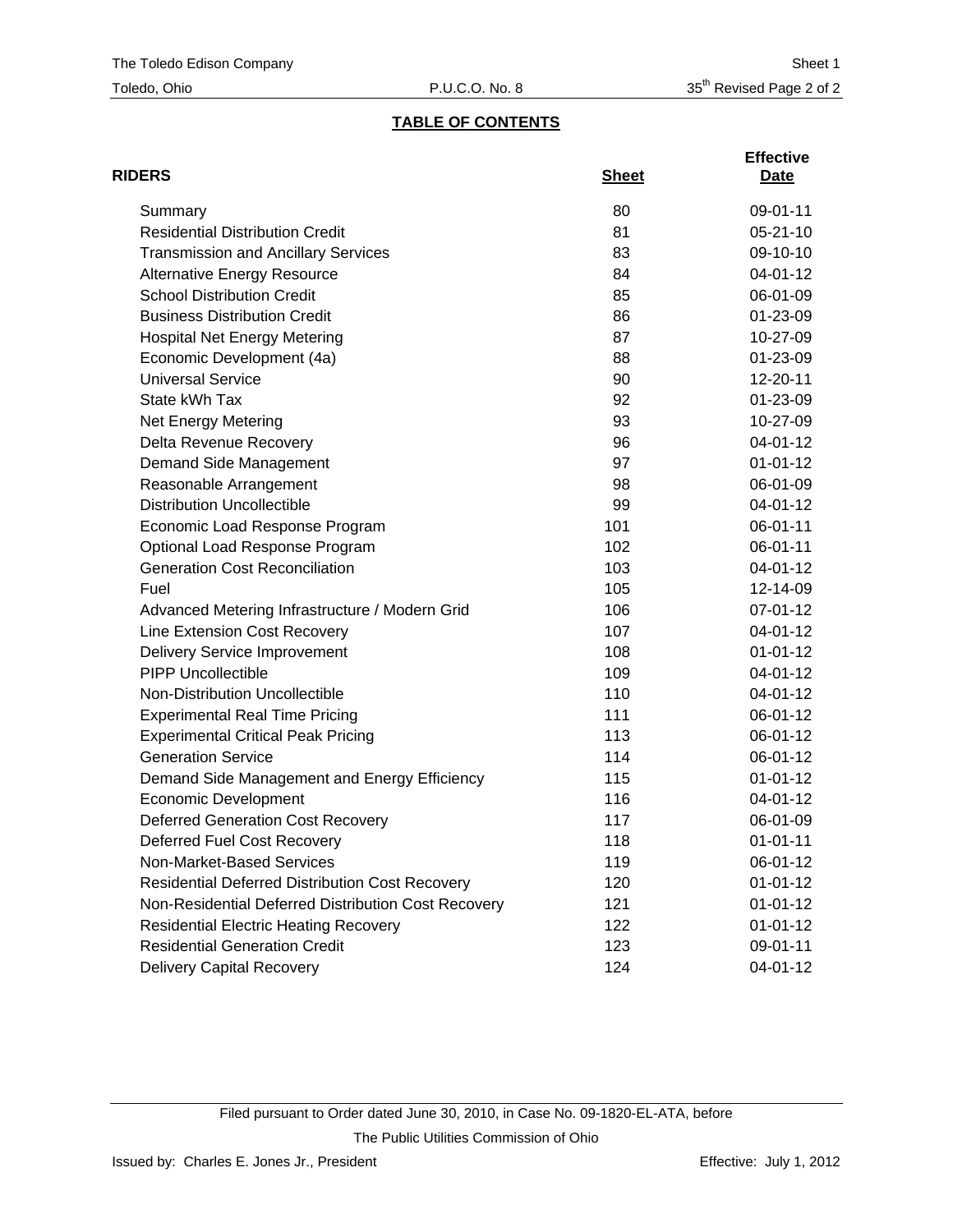#### **RIDER AMI Advanced Metering Infrastructure / Modern Grid Rider**

### **APPLICABILITY:**

Applicable to any customer who receives electric service under the Company's rate schedules, with the exception of General Service - Transmission (Rate "GT"). This Advanced Metering Infrastructure / Modern Grid Rider charge is a fixed monthly charge and will be effective for service rendered beginning April 1, 2012. This Rider is not avoidable for customers during the period the customer takes electric generation service from a certified supplier.

#### **CHARGE \*:**

| <b>RS</b>               | \$0.105 |
|-------------------------|---------|
| GS                      | \$0.541 |
| <b>GP</b>               | \$7.993 |
| GSU                     | \$8.226 |
| STL (per lighting unit) | \$0.023 |
| <b>TRF</b>              | \$0.095 |
| <b>POL</b>              | \$0.137 |

\* The charges listed above, except those for rate schedule STL, will be applied per customer, per month. Any customer who receives electric service under rate schedule STL will have the above charge applied per lighting unit, per month.

### **RIDER UPDATES:**

The charges contained in this Rider shall be updated and reconciled on a quarterly basis. No later than December 1st, March 1st, June 1st and September 1st of each year, the Company shall file with the PUCO a request for approval of the Rider charges which, unless otherwise ordered by the PUCO, shall become effective on a service rendered basis on January 1st, April 1st, July 1st and October 1st of each year.